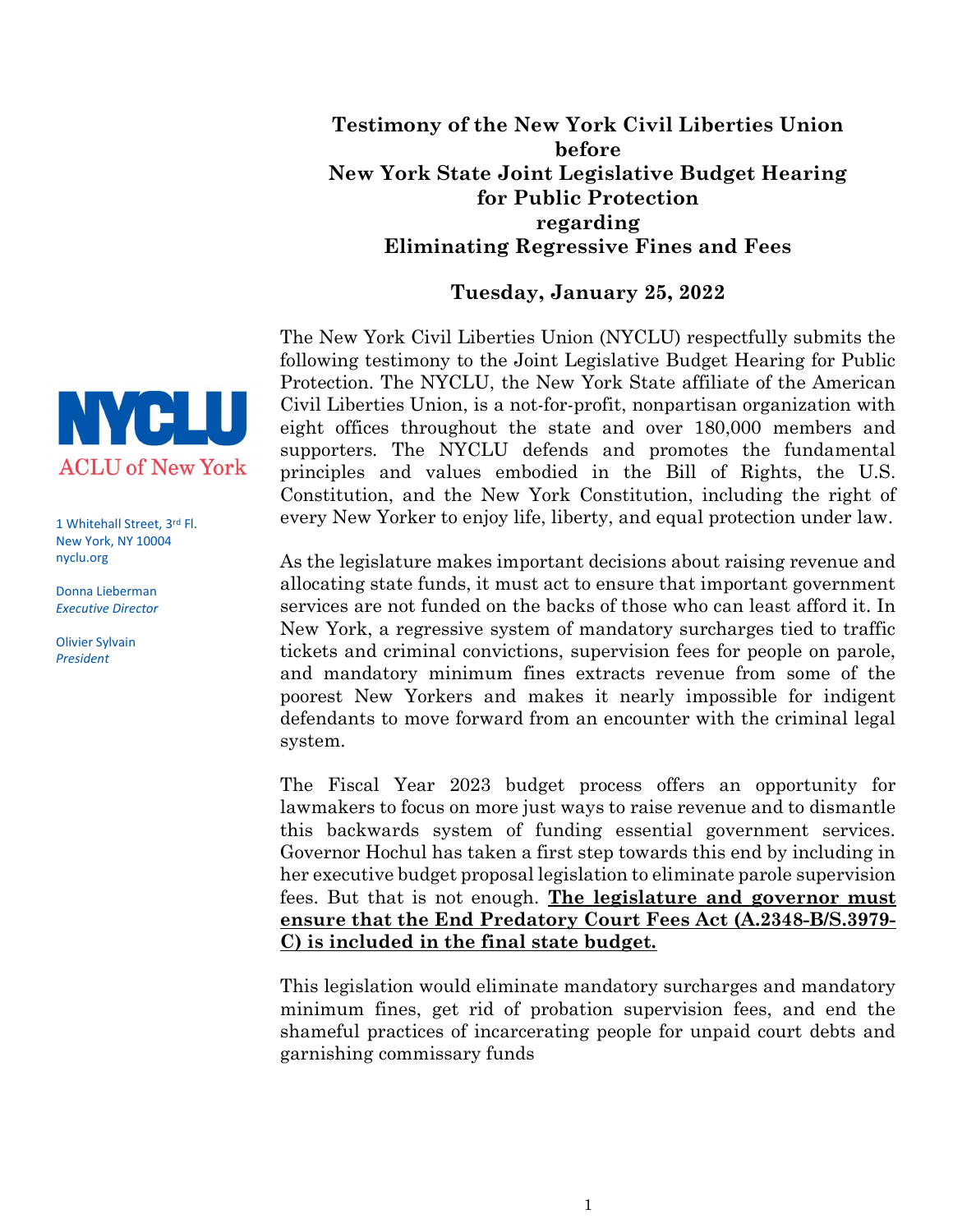In New York, every offense and many traffic violations come with a mandatory surcharge attached, which can total hundreds of dollars for a single defendant. These fees were originally created for the express purpose of raising revenue, and have become more costly over time. In the early 1980s, lawmakers created the mandatory court surcharge "as part of a massive revenue-raising bill meant to 'avert the loss of an estimated \$100 million in State tax revenues,'"1 shifting the costs of operating the court system to criminal defendants themselves.2 In 1995, the legislature amended state law to explicitly provide that under no circumstances could mandatory surcharges be waived, making it impossible for those who simply cannot afford to pay to rid themselves of these court-imposed debts.<sup>3</sup>



Fines and fees imposed in New York do not adequately account for a person's ability to pay – a problem that courts are largely powerless to address. Mandatory surcharges, victim assistance fees, and DNA databank fees attach to convictions regardless of a person's financial circumstances. Court surcharges are non-waivable in most circumstances, and the options for deferral are limited, requiring a showing of unreasonable hardship.4 In fact, the law plainly states that courts must be "mindful of the mandatory nature" of these surcharges when considering deferral.<sup>5</sup>

This system inevitably pushes people further into poverty. A study of 37 New York residents who owed mandatory fines and fees illustrates this reality: over 40% owed amounts greater than  $$1,000$ ,<sup>6</sup> and for over half of this group, \$1,000 represented more than their household monthly income.7 It is inescapable that court fees function as a regressive tax on those least able to afford the costs.

These regressive practices are an affront to our notions of due process. Courts exist for the purpose of administering justice, not to function as

<sup>4</sup> N.Y. Crim. Proc. Law § 420.40(5).

l

<sup>1</sup> People v. Guerrero, 12 N.Y.3d 45, 49 (N.Y. 2009).

<sup>2</sup> People v. Quinones, 95 N.Y.2d 349, 352 (N.Y. 2000).

<sup>3</sup> People v. Jones, 26 N.Y.3d 730, 735 (N.Y. 2016) (describing legislative history) ("the legislature could not be clearer in communicating its intent to restrain the judiciary from discharging a person's obligation to pay the statutorily imposed amount").

<sup>5</sup> N.Y. Crim. Proc. Law § 420.40(3).

<sup>6</sup> Alexes Harris et al., United States Systems of Justice, Poverty and the Consequences of Non‐Payment of Monetary Sanctions: Interviews from California, Georgia, Illinois, Minnesota, Missouri, Texas, New York, and Washington (Laura and John Arnold Foundation, November 2017), https://perma.cc/YJ3B-3PDK.